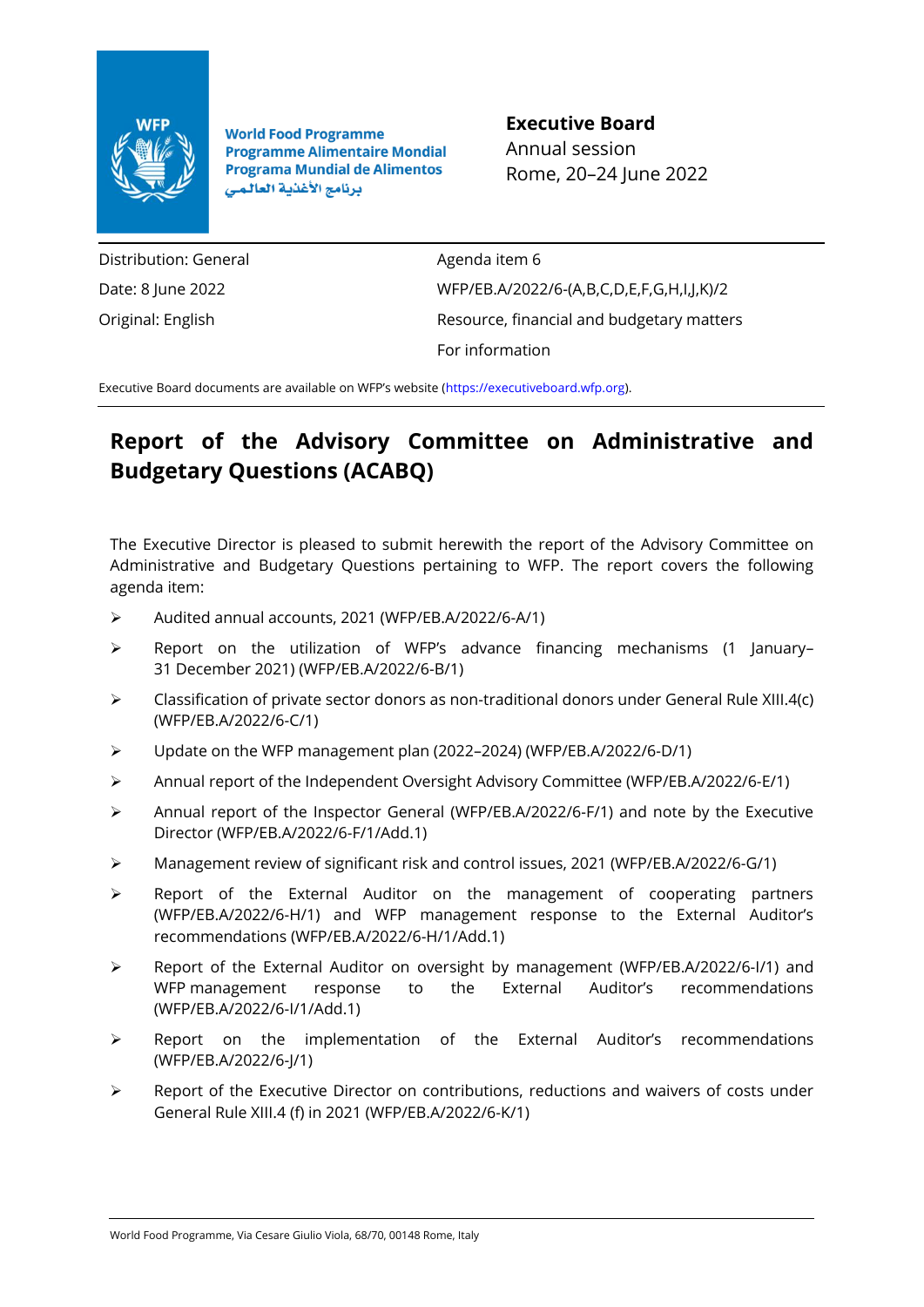# COPY OF LETTER RECEIVED FROM THE UNITED NATIONS — NEW YORK

Reference: AC/2210

Advisory Committee on Administrative and Budgetary Questions

7 June 2022

Dear Mr Beasley,

Please find attached a copy of the report of the Advisory Committee on your submission of the reports in the attached annex.

I should be grateful if you could arrange for the Advisory Committee's report to be placed before the Executive Board at its forthcoming session, as a complete and separate document. I would appreciate it if a copy of the document could be provided to the Advisory Committee at the earliest possible opportunity.

Yours sincerely,

Abdallah Bachar Bong Chairman

Mr David Beasley Executive Director World Food Programme Via Cesare Giulio Viola, 68-70 00148 Rome, Italy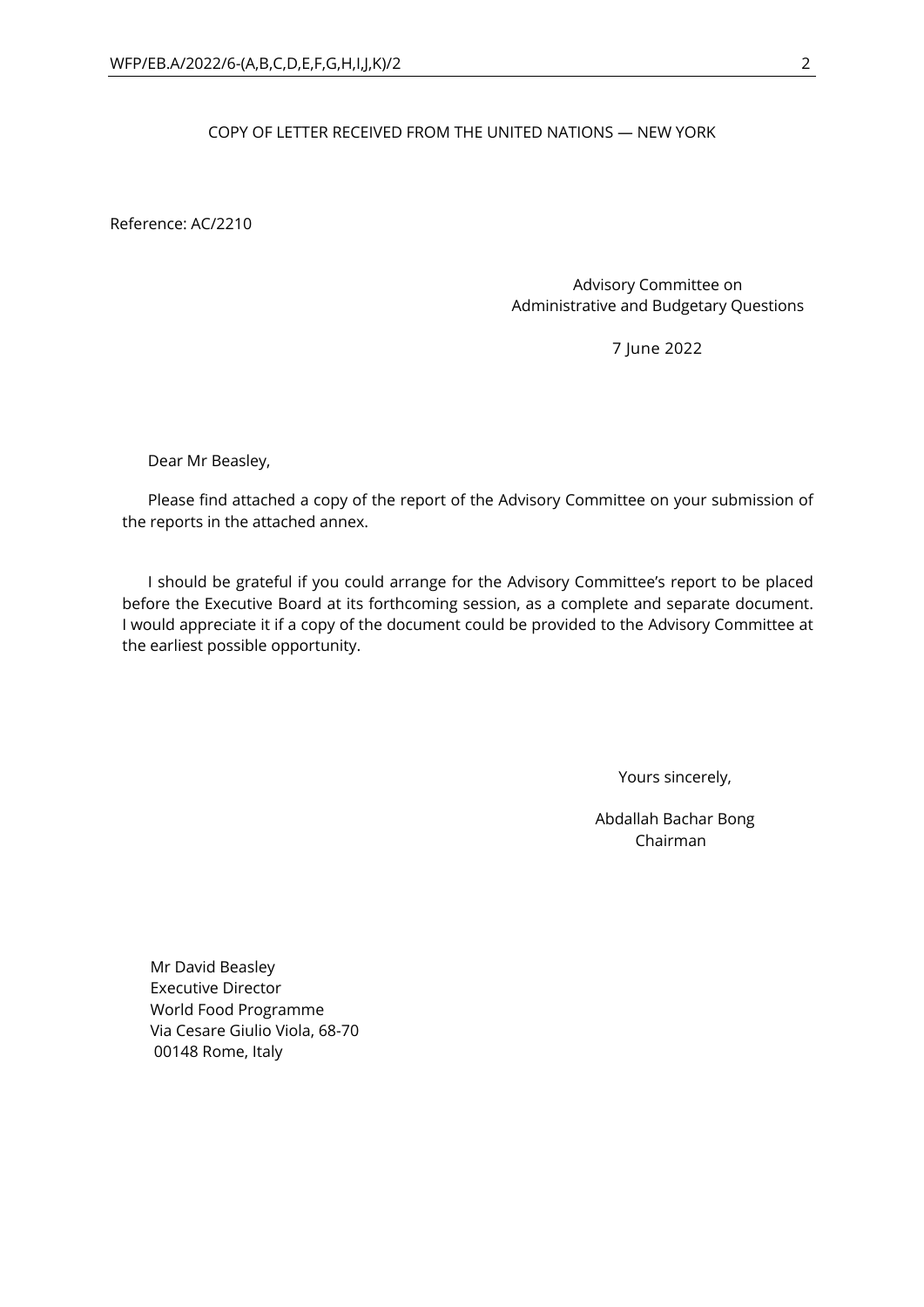# **I. Introduction**

1. The Advisory Committee on Administrative and Budgetary Questions has considered 14 reports of the World Food Programme (WFP) Secretariat, which will be submitted to the WFP Executive Board annual session to take place in Rome, Italy, commencing on 20 June 2022. Four reports are submitted to the Executive Board for approval, namely: (a) Audited annual accounts, 2021 (WFP/EB.A/2022/6-A/1); (b) Report on the utilization of WFP's advance financing mechanisms (1 January - 1 December 2021) (WFP/EB.A/2022/6-B/1); (c) Classification of private sector donors as non-traditional donors under General Rule XIII.4 (c) (WFP/EB.A/2022/6-C/1); and (d) Update on the WFP management plan (2022–2024) (WFP/EB.A/2022/6-D/1). The Advisory Committee also had before it nine reports submitted to the Executive Board for consideration and one for information (see annex for a full list). During the Committee's consideration of the reports, the WFP Secretariat provided additional information and clarification, concluding with written responses received on 26 May 2022.

# **II. Documents submitted to the Executive Board for approval**

# **A. Audited Annual Accounts, 2021 (WFP/EB.A/2022/6-A/1) (for approval)**

# *External audit and statement on internal control*

- 2. As indicated in the audit report on the financial statements of the World Food Programme for the year ended 31 December 2021, the External Auditor issued an unqualified opinion on the financial statements, indicating that they present fairly the financial position of WFP as at 31 December 2021 and the results of the operations for the period, in conformity with the International Public Sector Accounting Standards<sup>1</sup>.
- 3. According to the External Auditor, the Executive Director's Statement on Internal Control indicates that WFP operated a satisfactory system of internal control for the year ended 31 December 2021, in line with COSO's 2013 Internal Control - Integrated Framework. The Advisory Committee addresses the Statement on Internal Control in paragraph 52 below.

# *Financial matters*

- 4. Detailed information on the financial analysis is provided in section I (report of the External Auditor) and section II (Executive Director's statement) of the report (WFP/EB. A/2022/6-A/1). The audit opinion indicates that the financial position of World Food Programme remains strong, with net assets as of 31 December 2021 amounting to \$7.949 billion, reflecting an increase of \$1.107 billion (16.17 per cent) compared to 31 December 2020, when net assets amounted to \$6.842 billion. As further described in the report, the increase in the net assets of WFP over recent years is linked to significant surpluses. The surplus for 2021 amounted to \$886 million, reflecting an increase of \$36 million (4.24 per cent) compared to 2020 when the surplus amounted to \$850 million.
- 5. The report also indicates that, due to the time lag between the receipt of the funds and their allocation, an increase in contributions would lead to an increase in the surplus of WFP. Specifically, in 2021, the significant contributions received shortly before the end of the year for the operations in Afghanistan and Pakistan comprised 88 per cent of the surplus for that year.
- 6. Upon enquiry, the Advisory Committee was provided with information on the trends regarding the surplus/deficit and net assets from 2012 to 2021.

<sup>1</sup> The report of the External Auditor states that the Russian Federation's intervention in Ukraine in February 2022 took place subsequent to the closure of the 2021 financial statements and did not result in any adjustment to the amounts recorded in 2021 but is expected to have an impact on WFP operations, and the related operational costs, in 2022.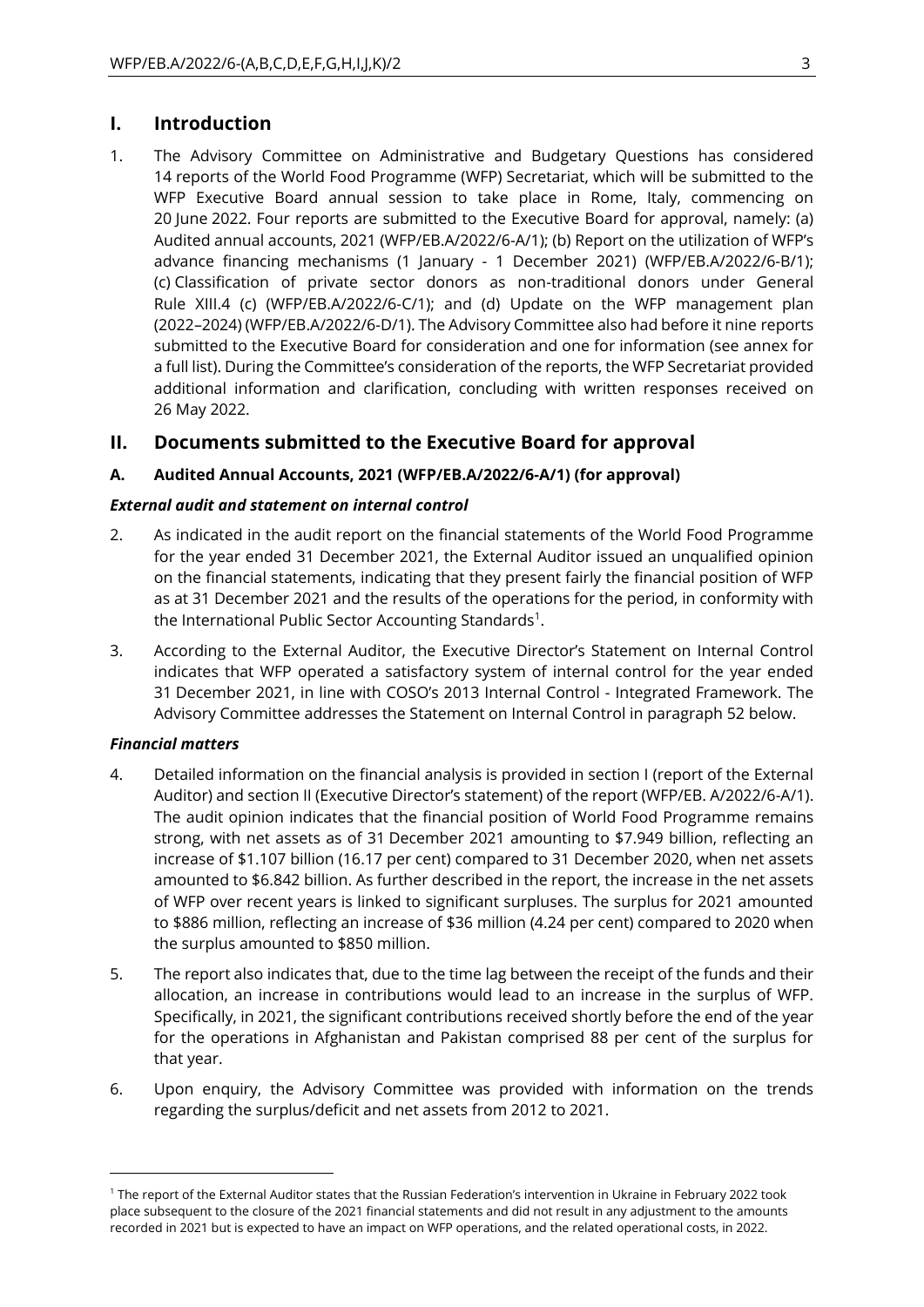| Years                       | 2012    | 2013 | 2014    | 2015 | 2016    | 2017    | 2018    | 2019    | 2020    | 2021 |
|-----------------------------|---------|------|---------|------|---------|---------|---------|---------|---------|------|
|                             |         |      |         |      |         |         |         |         |         |      |
| Revenue*                    | 4 2 1 1 | 4536 | 5450    | 4765 | 5 9 0 9 | 6431    | 7 3 6 8 | 8 2 7 2 | 8 9 0 4 | 9768 |
| Expenses                    | 4 3 9 6 | 4515 | 5 2 1 5 | 4816 | 5 3 6 8 | 6 2 1 9 | 6640    | 7613    | 8054    | 8882 |
| <b>Surplus</b><br>(Deficit) | (184)   | 21   | 236     | (51) | 541     | 212     | 729     | 658     | 850     | 886  |
|                             |         |      |         |      |         |         |         |         |         |      |
| Fund<br>balances            | 3 3 5 1 | 3400 | 3 5 9 1 | 3492 | 3997    | 4054    | 4898    | 5438    | 6431    | 7478 |
| Reserves                    | 273     | 273  | 331     | 278  | 330     | 380     | 407     | 432     | 411     | 472  |
| <b>Net Assets</b>           | 3624    | 3673 | 3 9 2 3 | 3771 | 4 3 2 7 | 4 4 3 4 | 5 3 0 6 | 5870    | 6842    | 7950 |
|                             |         |      |         |      |         |         |         |         |         |      |

#### **Table 1: Surplus /deficit and net assets from 2012 to 2021 (rounded)** *United States dollars*

\* WFP changed its contribution revenue recognition policy in 2016 and restated 2015 comparative period balances. Revenue and surplus in financial periods prior to 2015 are not restated.

- 7. **The Advisory Committee notes that WFP recorded a deficit of \$184 million in 2012, and achieved a surplus of \$886 million in 2021, reflecting an increase of \$702 million. The Committee also notes the increase in the net assets of WFP by \$4.326 billion (119.37 per cent), from \$3.624 billion in 2012 to \$7.950 billion in 2021.**
- 8. Upon enquiry, the Advisory Committee was informed that WFP did not have a structured mechanism in place to control surpluses and/or deficits. The Committee was also informed that in line with WFP's accounting policies, revenue is recognized in full when a contributions agreement is signed while expenses are recognized when food commodities are delivered, or cash-based transfers are distributed over the average period of one-and-a-half years of duration of the contribution grant. Therefore, of the contribution revenue of \$9.608 billion in 2021, a total of \$7.686 billion (80 per cent) pertained to grants with a duration beyond 2021, which would only be actualized in the financial periods for 2022 and thereafter (see also section B below).
- 9. Upon enquiry, the Advisory Committee was provided with the financial ratio analysis from 2015 to 2021, as follows:

| Year | <b>Current ratio</b><br>(current assets:<br>current liabilities) | <b>Total assets:</b><br>total liabilities | Cash ratio (cash +STI:<br>current liabilities) | Quick ratio (cash + STI +<br>accounts receivables:<br>current liabilities) |
|------|------------------------------------------------------------------|-------------------------------------------|------------------------------------------------|----------------------------------------------------------------------------|
| 2015 | 8.6                                                              | 4.3                                       | 3.0                                            | 7.3                                                                        |
| 2016 | 9.5                                                              | 4.9                                       | 3.4                                            | 8.4                                                                        |
| 2017 | 9.8                                                              | 4.9                                       | 3.5                                            | 8.7                                                                        |
| 2018 | 8.7                                                              | 5.1                                       | 3.5                                            | 7.6                                                                        |
| 2019 | 7.9                                                              | 4.5                                       | 3.0                                            | 7.0                                                                        |
| 2020 | 7.1                                                              | 4.4                                       | 2.7                                            | 6.3                                                                        |
| 2021 | 7.9                                                              | 5.0                                       | 2.8                                            | 6.9                                                                        |

**Table 2: Financial ratio analysis from 2015 to 2021**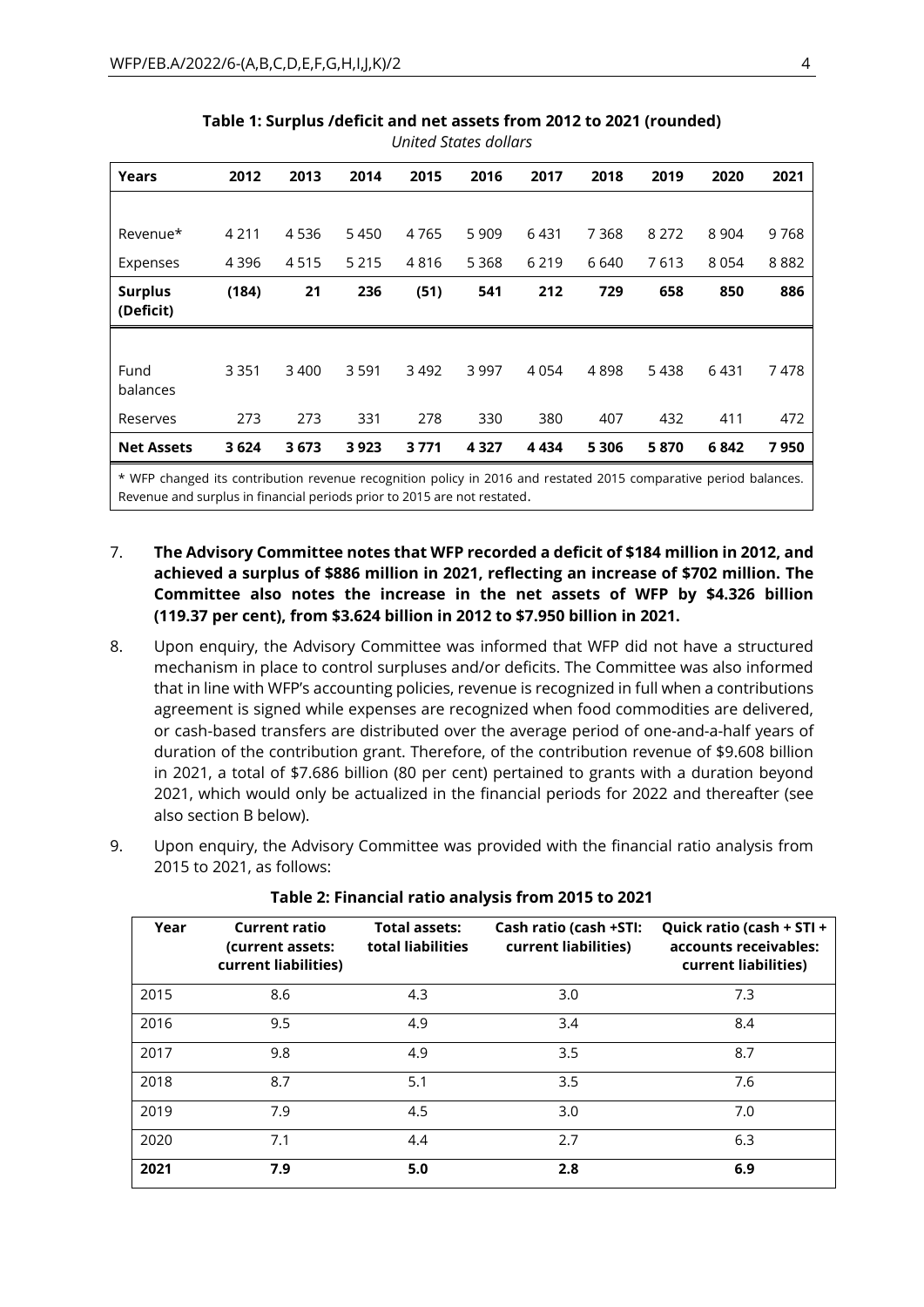10. **Despite small variances on financial ratios over the years, the Advisory Committee notes the continuing and consistent strong financial position of the World Food Programme.** 

#### *Food distribution and cash-based transfers*

11. The report of the External Auditor indicates that while food distribution expenditures increased from \$2.41 billion in 2020 to \$2.83 billion in 2021, the volume of food distributed in 2021 decreased from 4.42 million metric tons in 2020 to 4.35 million metric tons in 2021. It is also indicated that in 2021, cash-based transfers increased to \$2.32 million compared to \$2.12 million in 2020, and that the increase, while moderate, confirmed a long-term trend linked to WFP's decision to develop this form of assistance. Upon enquiry, the Advisory Committee received the table below showing information on cash-based transfers and food commodities distribution from 2009 to 2021.

| Years                                                     | 2009 | 2010                                                                                                                                        | 2011  | 2012  | 2013  | 2014  | 2015  | 2016  | 2017   | 2018 | 2019                            | 2020 | 2021 |
|-----------------------------------------------------------|------|---------------------------------------------------------------------------------------------------------------------------------------------|-------|-------|-------|-------|-------|-------|--------|------|---------------------------------|------|------|
| <b>Cash Based</b><br><b>Transfer</b><br>(CBT)             | 15.1 | 60.3                                                                                                                                        | 120.7 | 191.8 | 498.1 | 845.6 | 679.1 | 882.3 | 1446.1 |      | 1 760.5 2 134.0 2 123.7 2 323.7 |      |      |
| Food<br><b>Commodities</b><br><b>Distributed</b><br>(FCD) |      | 2 380.4 2 254.6 2 061.2 2 264.6 2 053.4 1 988.5 1 784.1 2 051.1 2 197.5 2 132.6 2 346.0 2 410.1 2 828.6                                     |       |       |       |       |       |       |        |      |                                 |      |      |
| <b>Total</b><br><b>Expense</b>                            |      | 4 228.1    4 237.7    4 016.8    4 395.7    4 514.8    5 214.6    4 816.3    5 367.5    6 219.2    6 639.7    7 613.4    8 053.7    8 882.4 |       |       |       |       |       |       |        |      |                                 |      |      |
| <b>Proportion of</b><br><b>CBT</b>                        | 0%   | $1\%$                                                                                                                                       | 3%    | 4%    | 11%   | 16%   | 14%   | 16%   | 23%    | 27%  | 28%                             | 26%  | 26%  |
| <b>Proportion of</b><br><b>FCD</b>                        | 56%  | 53%                                                                                                                                         | 51%   | 52%   | 45%   | 38%   | 37%   | 38%   | 35%    | 32%  | 31%                             | 30%  | 32%  |

#### **Table 3: Cash Based Transfer and Food Commodities Distributed, 2009-2021**

# *Other matters*

- 12. The External Auditor also made observations regarding the efficiency of the financial procedures and controls, including on the following issues (see also WFP/EB.A/2022/6-A/1, executive summary):
	- a) The application of an erroneous indirect support cost rate to several funding agreements shows that analyzing conditions is not always straightforward and clarification should be provided on the decision-making process to be followed before offering a reduced rate to a donor, as well as on the final authority responsible for approving the reduced rate.
	- b) WFP has made a long-term investment in bonds and equities in order to fund longterm employee benefits. As the long-term benefits are now fully funded from these investments, it is WFP's responsibility to analyze whether the funding arrangement needs to be suspended or whether an additional implementation period is required and to report on the matter to the Executive Board.
- 13. **The Advisory Committee trusts that the Executive Director will ensure the timely implementation of the recommendations of the External Auditor.**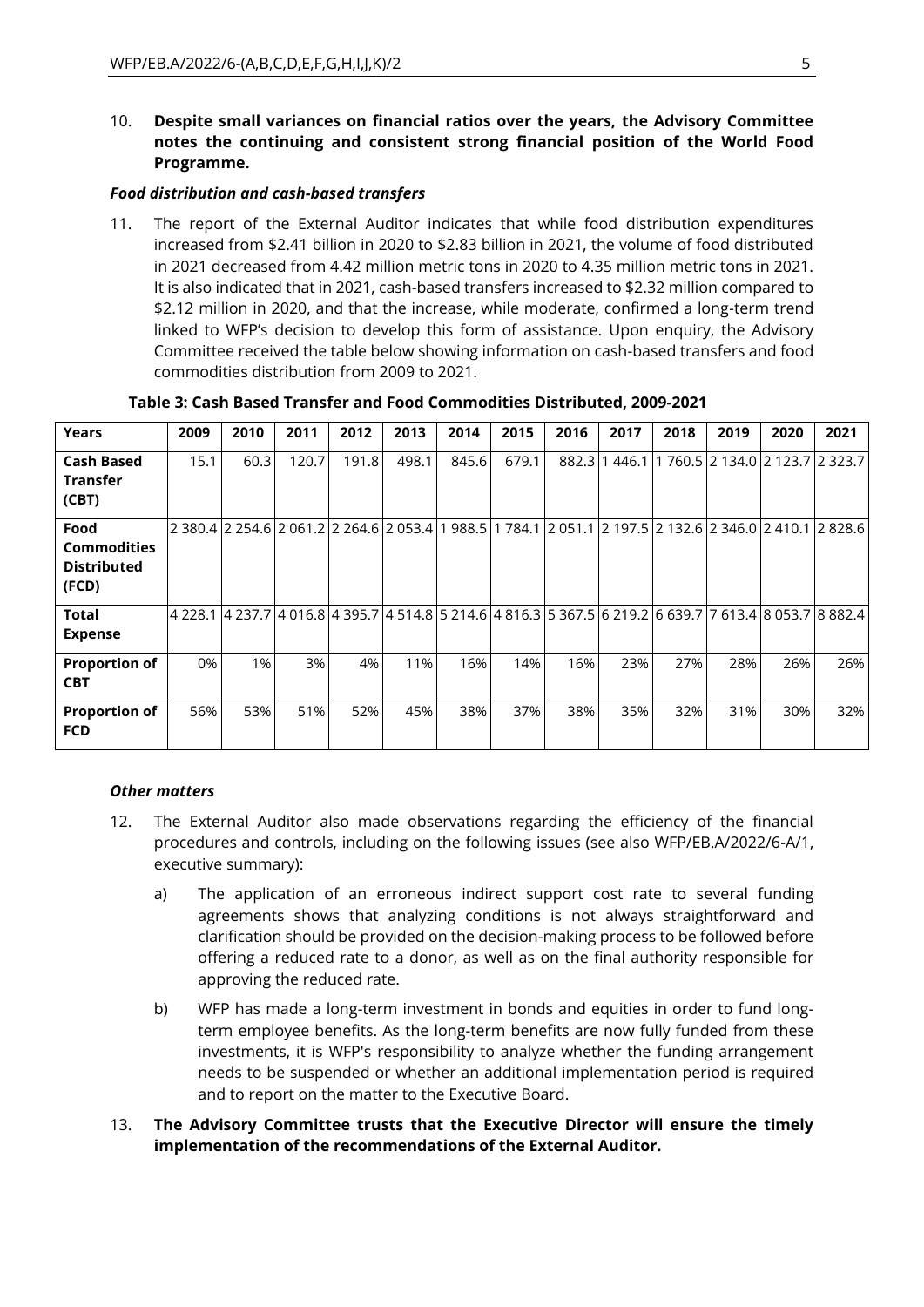# **B. Report on the utilization of WFP's advance financing mechanisms (1 January– 31 December 2021) (WFP/EB.A/2022/6-B/1) (for approval)**

14. The report on the utilization of WFP's advance financing mechanisms (1 January– 31 December 2021) (WFP/EB.A/2022/6-B/1) includes information on advances made to programmes through internal project lending and the Immediate Response Account; corporate services advances; and the procurement of food through the Global Commodity Management Facility. The report also indicates that the Executive Board is requested to approve: i) the maintenance of the Immediate Response Account target at \$200 million for 2022; ii) an increase in the internal project lending ceiling to \$950 million (which reflects a ceiling to reserve leverage ratio of 10:1 against current reserve of \$95.2 million) with the aim of enabling WFP's effective response in case of scale-up; and iii) an increase in the Global Commodity Management Facility ceiling to \$950 million (which is 10 per cent of WFP's 2022 current contribution forecast), with the aim of enhancing WFP's ability to respond quickly to sudden emergencies in the current highly volatile context.

#### *Immediate Response Account: maintenance of the target at \$200 million*

15. Regarding the Immediate Response Account, which provides immediate assistance in lifethreatening situations in the absence of forecast contributions, the report indicates that WFP's financial regulation 4.3 states that the Executive Board shall establish a target level for the Immediate Response Fund for each financial period. The target level should be maintained by annual replenishment contributions from donors and, when possible, by repayment of advances made for eligible operations or activities. Detailed information on the Immediate Response Account, including information on the 2021 contributions to replenish the Account and the 2021 allocations within the Account is provided in paragraphs 20 to 29 and annexes III and IV of the report on the subject. The Advisory Committee also addresses the Immediate Response Account and the proposal of WFP to replenish the account in paragraphs 42–43 below.

#### *Internal Project Lending Mechanism*

- 16. As indicated in paragraph 3 of the report, internal project lending (IPL) allows programmes to spend funds advanced to them before global forecast contributions to the programmes are confirmed, with the forecast contributions serving as collateral for the advances. Furthermore, the macro-advance financing mechanism is a subset of the aforementioned internal project lending and has a ceiling of \$270 million, which is managed within the internal project lending ceiling. Under the macro-advance financing mechanism, spending authority is provided based on overall funding projections rather than specific forecast contributions serving as collateral.
- 17. The report indicates that, in response to the high demand for advance financing, the Executive Board approved an increase of the ceiling of the internal project lending mechanism from \$560 million in 2021 to \$760 million for 2022. In 2022, the related operational reserve totaled \$95.2 million, at a ratio of 8:1, serving as a safety net should the forecast contributions not materialize. The Advisory Committee was also informed that an external analysis conducted by a consultancy in 2021 confirmed that, should the need arise, WFP should increase the ceiling in order to maximize its potential by increasing the leverage ratio to 10:1, and that the operational reserve fund is adequate for the requested increase of the ceiling.

#### *Global Commodity Management Facility: increase of ceiling from \$760 million to \$950 million*

18. The report indicates that the Global Commodity Management Facility (GCMF) is a strategic financing mechanism through which WFP purchases food before related contributions are confirmed, with the objective of reducing lead times for food deliveries, purchasing food when market conditions are most favorable, and enabling economies of scale and facilitating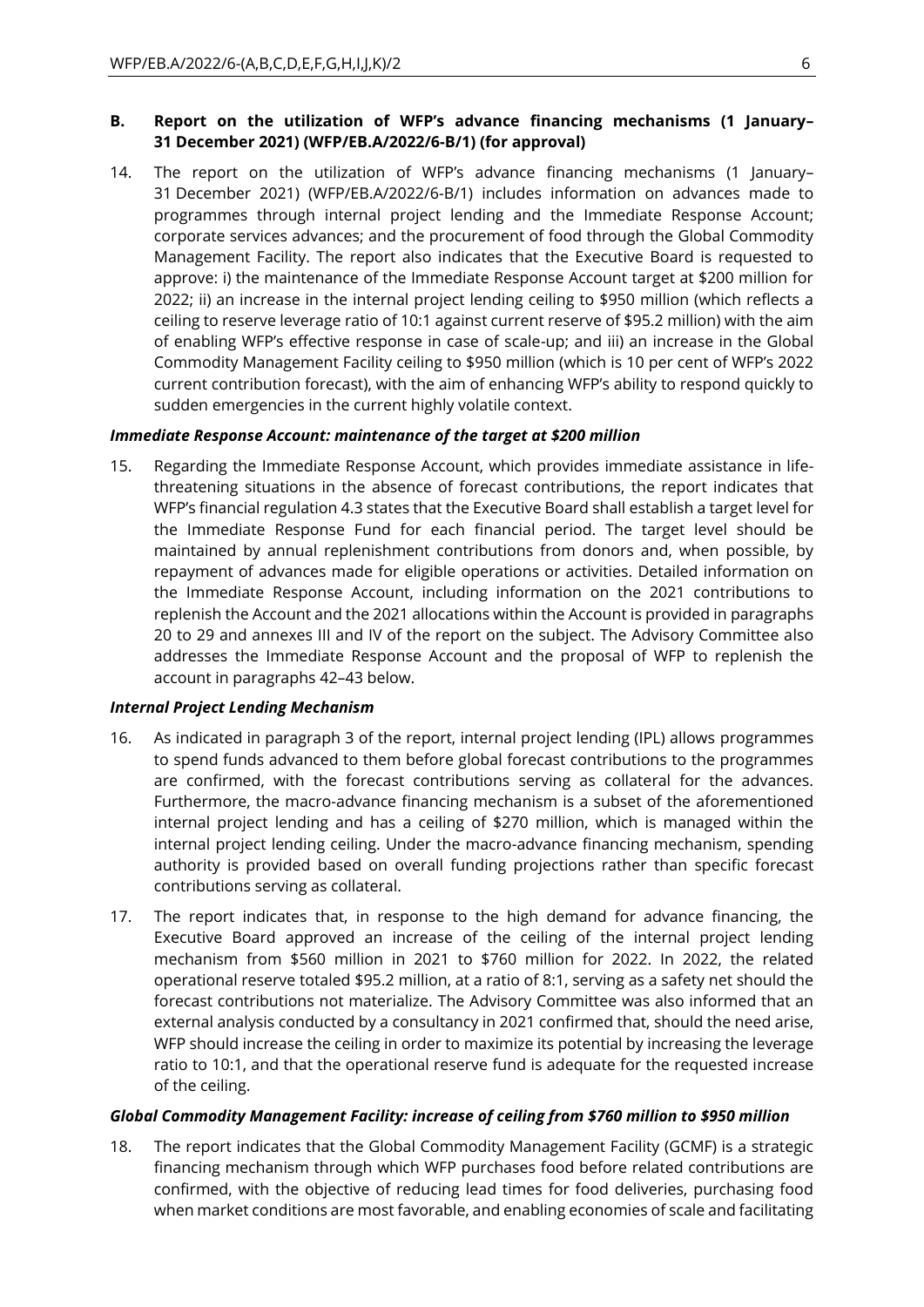local and regional procurement. It is also indicated that, in 2021, approximately 52 per cent of the food purchased from the Facility by country offices for certain emergency operations (L2 and L3 levels) was bought through the aforementioned internal project lending mechanism and the immediate response account, and that the synergy among these strategic financing facilities was successful in supporting WFP's response to the sharp increase in food insecurity in Afghanistan during that year.

- 19. The report further indicates that, to address the sudden and unforeseen rise in food insecurity in Afghanistan and the situation in the Middle East, and to reinstate the envelope for new emergencies, the Executive Board increased the ceiling of the Global Commodity Management Facility from \$660 million to \$800 million in January 2022, with WFP allocating: (a) \$700 million to active supply lines to ensure a ready-for-transfer inventory; (b) \$20 million to support small-scale farming procurement activities; and (c) \$80 million to any supply line for emergencies. It is also indicated that the proposed increase in the Facility's ceiling to \$950 million would represent 10 per cent of the current contribution forecast for 2022, with \$760 million to be allocated to active supply lines and \$190 million to supply lines in response to new emergencies. The Committee was also informed that recent ceiling amounts had evolved as follows: (a) 2017: the ceiling was \$350 million; (b) 2018: \$500 million; (c) 2019: \$560 million; (d) 2020: \$560 million; (e) 2021: \$660 million; and (d) February 2022: \$800 million.
- 20. Regarding the proposed increases in the ceilings of the IPL and GCMF, the Advisory Committee was informed, upon enquiry, that the key elements considered prior to requesting an increase of the IPL ceiling are the global contribution forecast, trend of contributions available for advances and operational requirements. Any proposed increase to the GCMF ceiling is based on a range of factors including food requirements, funding projections, delivery lead times, and the supply chain strategy. As at February 2022, WFP had forecast global contributions of \$9.5 billion, but this amount is expected to increase as a result of supply chain disruptions, as well as higher food prices and transportation costs caused, inter alia, by the Ukraine situation.
- 21. Upon enquiry, the Advisory Committee was informed that establishing advance financing mechanisms based on fixed ratios was analyzed and considered prior to the final proposal to the Board. For defining the GCMF ceiling as a percentage, or a fixed ratio, of the annual global forecast, it was indicated that such an approach would require further evaluation in order to determine the feasibility of implementing a systematic approach as the global forecast is considered a moving target throughout the year and therefore continuously updated. For the IPL, as noted above, the current proposal reflects a ceiling to reserve leverage ratio of 10:1, i.e. a proposed ceiling of \$950 million against current reserve of \$95.2 million.
- 22. **The Advisory Committee notes that the proposed ceilings for the advance financing mechanisms are calculated through the application of a percentage of the global contribution forecast (for the Global Commodity Management Facility) or a ratio to leverage its operational reserve (for the Internal Project Lending mechanism), but that approval of the revised amounts is still sought on an ad hoc basis. The Committee sees merit in further exploring an approach whereby the Executive Board would determine adequate ratios/ percentages for the calculation of the levels of advance finance mechanisms in determining the ceiling for the Global Commodity Management Facility and the Internal Project Lending mechanism. Therefore, the Committee recommends that the Executive Board consider requesting the Executive Director to conduct a further analysis and to report to the Board in the context of the next report.**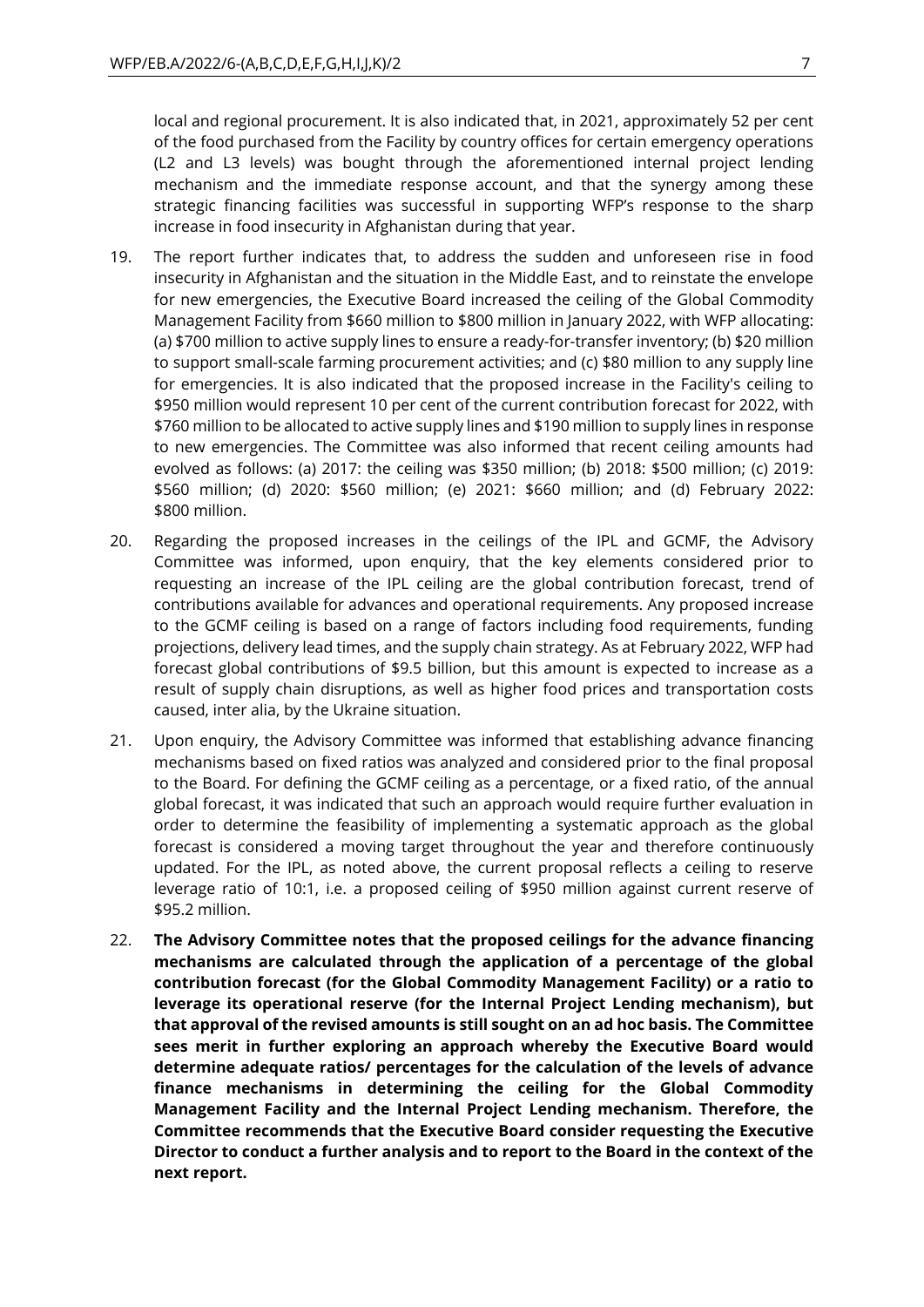### **C. Classification of private sector donors as non-traditional donors under General Rule XIII.4 (c) (WFP/EB.A/2022/6-C/1) (for approval)**

- 23. The report indicates that the Executive Board is requested to approve a decision according to which private sector donors shall be classified as non-traditional donors for the purposes of application of WFP General Rule XIII.4(c), without recourse to the WFP Fund or through monetization. According to WFP, exceptions to the principle of full cost recovery (Article XIII.2) are applied to "governments of developing countries, countries with economies in transition, and other non-traditional donors as determined by the Board" (General Rule XIII.4). Upon enquiry, the Committee was informed that the criteria for determining donor eligibility under General Rule XIII.4 (c) were established by the Board through its endorsement of the document, "New Partnerships to Meet Rising Needs – Expanding the WFP Donor Base". These criteria were reaffirmed by the Board in 2018 and limited eligibility to contributions received from least-developed countries, low-income and lower-middle income countries defined by the Organisation for Economic Cooperation's Development Assistance Committee.
- 24. In order to maximize the potential of the private sector as a funding source, it is proposed to extend, for private sector donors, eligibility for "twinning" under General Rule XIII.4 (c), which would allow for the full operational and support costs of private sector contributions to be covered through contributions by another donor or donors, with such an arrangement fulfilling the principle of full cost recovery. It is also indicated that, as the private sector is not currently considered a non-traditional donor by the Executive Board, private sector contributions have been excluded from a twinning approach. This is considered to be an impediment to the timely acceptance of contributions, particularly in emergency contexts, and to the engagement in innovative, efficiency-driving joint private sector partnerships.
- 25. Upon enquiry, the Advisory Committee was informed that WFP has encountered various challenges in recent years as the business sector's ways of working have evolved to require in-kind and financial contributions coming from two separate, yet legally, affiliated sources. The Committee was also informed that given the current limitations in terms of combination of private sector contributions, WFP has not availed itself of potential opportunities at an early stage and, therefore, it was difficult to quantify the exact opportunity cost. According to WFP, the proposal would enable private sector contributions to be twinned with contributions from either private or public sector donors, and would include public-private partnerships. These have been identified as a potential innovative approach in an effort to expand and deepen WFP's engagement with the private sector and with key government partners, as also indicated in the private sector partnerships and fundraising (PSPF) strategy, Pillar 1 (Impact). The Committee was informed that, at the same time, not allowing recourse to the WFP Fund or to monetization, as stipulated in the present proposal, would ensure that acceptance of contributions from the private sector would contribute towards diversifying WFP's resource base.
- 26. **The Advisory Committee sees merit in the efforts to increase private sector donations but considers that, at this stage, further analysis and clarification is needed before proceeding with the classification of private sector donors as non-traditional donors for the purposes of application of General Rule XIII.4 (c), including on the possible implications of allowing twinning with other donations. If confirmed by the Executive Board that private sector should be exempted from the full cost recovery principle, the Committee is of the view that consideration should be given to adopting a specific classification, with a corresponding applicable regulatory framework, as a means of promoting pertinent treatment and transparency in the receipt of the private sector donations. Pending further review of the current proposal, the Committee recommends that the Board consider granting a temporary ad hoc authority for the Executive Director to allow twinning between private sector donations for a period no**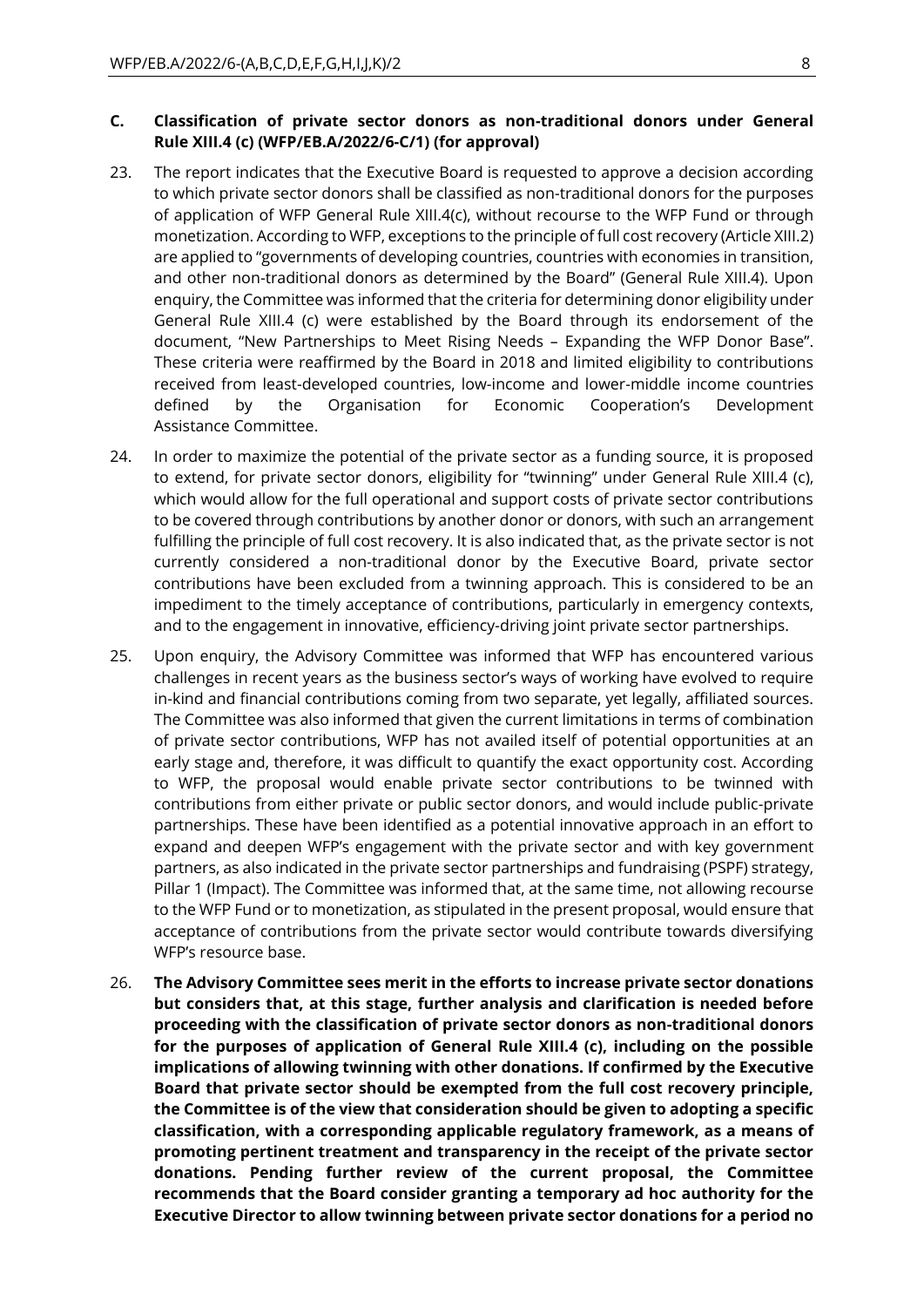**longer than two years. The Committee trusts that updated information thereon will be presented to the Board in future Updates on the WFP management plan.** 

#### **D. Update on the WFP management plan (2022–2024) (WFP/EB.A/2022/6-D/1) (for approval)**

- 27. Regarding the update on the WFP management plan (2022–2024), the report indicates that the Executive Board is requested to:
	- a) take note of the 2022 approved needs-based plan of \$17.1 billion as of 31 March 2022, representing an increase of \$4.2 billion compared with the projected operational requirements for 2022 in the WFP management plan for 2022-2024; and of the increased contribution forecast for 2022, from the \$8.4 billion reported in the WFP management plan for 2022–2024 to \$9.5 billion;
	- b) take note of the \$1.1 billion increase in the contribution forecast for 2022 and the increase in the complexity of operations, and note that the Executive Director is considering releasing additional funding for programme support and administrative costs of up to 2 per cent of the increase in the contribution forecast;
	- c) decide that contributions from international financial institutions that are certified by such institutions as being made directly to WFP due to the absence of an internationally recognized or eligible government in the location to which funding is allocated shall be received under General Rule XIII.4(e)(iii), and that the rate for such contributions during the remainder of 2022 shall be 4 per cent and that General Rule XIII.4 (e) shall be revised accordingly;
	- d) decide that a 4 per cent indirect support cost rate shall apply retroactively to the funding provided by the Asian Development Bank through the "Sustaining Essential Services Delivery Project (Support for Afghan People)";
	- e) approve the use of \$23.4 million from the programme support and administrative equalization account as follows: i) \$8 million as thematic funding for the Special Account for Wellness Programmes fund for the joint United Nations COVID-19 response covering the Medevac framework, first line of defense and vaccination programme; and ii) \$15.4 million for a critical corporate initiative aimed at aligning planning and reporting tools and platforms with the strategic plan and corporate results framework for 2022–2025; and
	- f) approve the use of \$185 million from the unearmarked portion of the General Fund as follows: i) \$100 million to strengthen the Immediate Response Account; ii) \$55 million to establish a changing lives transformation fund; and iii) \$30 million to replenish the Emerging Donor Matching Fund; and
	- g) take note of the updates on the bottom-up strategic budgeting exercise.
- 28. The Advisory Committee addresses certain elements pertaining to the draft decision of the Executive Board under the headings in the paragraphs below.

#### *Needs-based plan and operational requirements*

29. The report indicates that for 2022, the WFP management plan (2022–2024) outlined projected operational requirements in the amount of \$13.9 billion to reach 124 million beneficiaries with a provisional implementation plan of \$8.5 billion. It is also indicated that, as at 31 March 2022, the approved needs-based plan stood at \$17.1 billion, representing a 23 per cent increase over the original figure of the management plan (2022–2024), to reach 137 million beneficiaries, primarily due to the operations in Afghanistan and Ukraine. Upon enquiry, the Advisory Committee was informed that, as at 31 March 2022, the projected operational requirements for the year amounted to \$19.8 billion, representing an increase of \$5.9 billion, or 42 per cent, over the original figure in the management plan (2022–2024).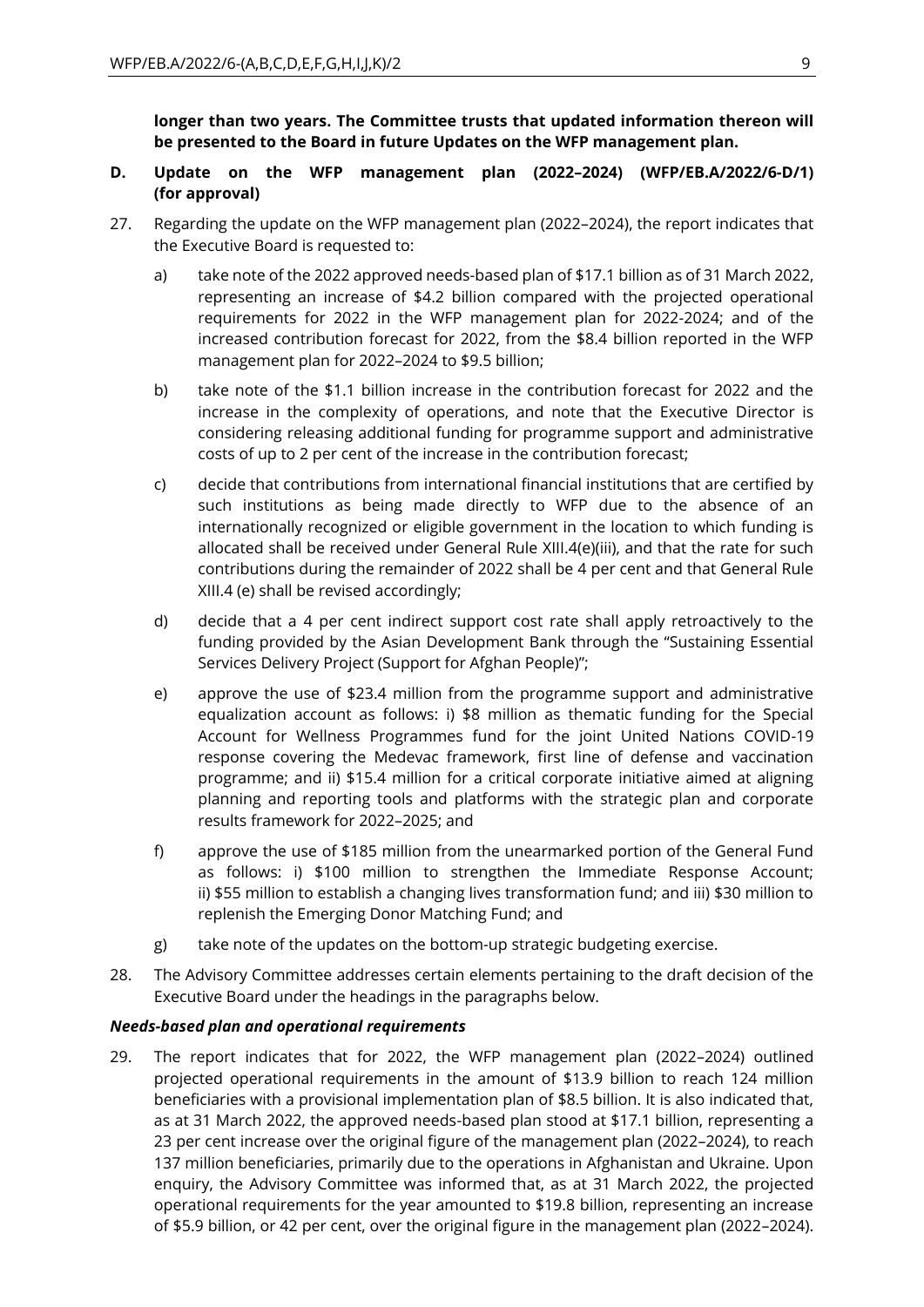Of that amount, a total of \$4.2 billion, or 72 per cent of the total increase, related to Afghanistan, Ethiopia (Tigray), Somalia, Ukraine, and Yemen.

30. The report indicates that the contribution forecast of \$8.4 billion for 2022 in the management plan (2022–2024) had been determined in July 2021, based on the information available at the time, and that it was consistent with the 2020 funding level but below the updated 2021 forecast of \$8.6 billion. Actual contributions in the amount of \$9.6 billion were received in the fourth quarter of 2021. The report also indicates that, in 2022, the funding gap is expected to reach \$7.6 billion (44 per cent) (ibid., para. 14, table 4). Upon enquiry, the Advisory Committee was provided with a table showing the forecast and actual contributions from 2019 to 2021, as below.

|                                                                                                   | 2019 | 2020 | 2021 |
|---------------------------------------------------------------------------------------------------|------|------|------|
| Forecast contributions in approved<br>management plan do (approved in<br>November/ previous year) | 6.8  | 7.5  | 7.4  |
| Update at 2 <sup>nd</sup> informal consultation with<br>the Executive Board (September)           | 7.4  | 7.7  | 8.6  |
| Actual contributions (as at March/<br>following year)                                             | 8.1  | 8.4  | 9.6  |

# **Table 4: Contributions, 2019-2021**

*Note: Figures are in United States dollars (billion)*

- 31. The report indicates that funding diversification will continue to be a priority, by reaching out, for example, to the private sector, national governments, and international financial institutions. Upon enquiry, the Advisory Committee was informed that WFP has implemented three areas of innovative financing in 2021, namely: (a) debt swaps; (b) blended finance and co-financing, and (c) newer resource mobilization tools. The Committee was also informed that, for example in 2021, contributions from more than 50 national governments had been received, and that more than half of these agreements had been signed with funding from international financial institutions. Furthermore, private sector contributions from corporations and foundations, as well as from private individuals, have increased from \$100 million in 2019 to \$205 million in 2021, or by 105 per cent, since the implementation of the Private Sector Partnerships and Fundraising Strategy (2020-2025). In addition, WFP has strengthened and diversified its thematic engagement with donor governments and international institutions, focusing on climate adaptation, social protection, school health and nutrition. The Committee was furthermore informed that WFP operations are also receiving funding towards the respective Country Strategic Plans, which are approved by the Executive Board and developed through consultations with the stakeholders, including host governments, the donor community, cooperating partners, and communities in support of the efforts towards achieving zero hunger<sup>2</sup>.
- 32. Upon enquiry, the Advisory Committee was provided with information on the contributions from various funding sources from 2017 to 2021, as below.

<sup>&</sup>lt;sup>2</sup> See als[o https://www.wfp.org/publications/wfp-strategic-plan-2022-25.](https://www.wfp.org/publications/wfp-strategic-plan-2022-25)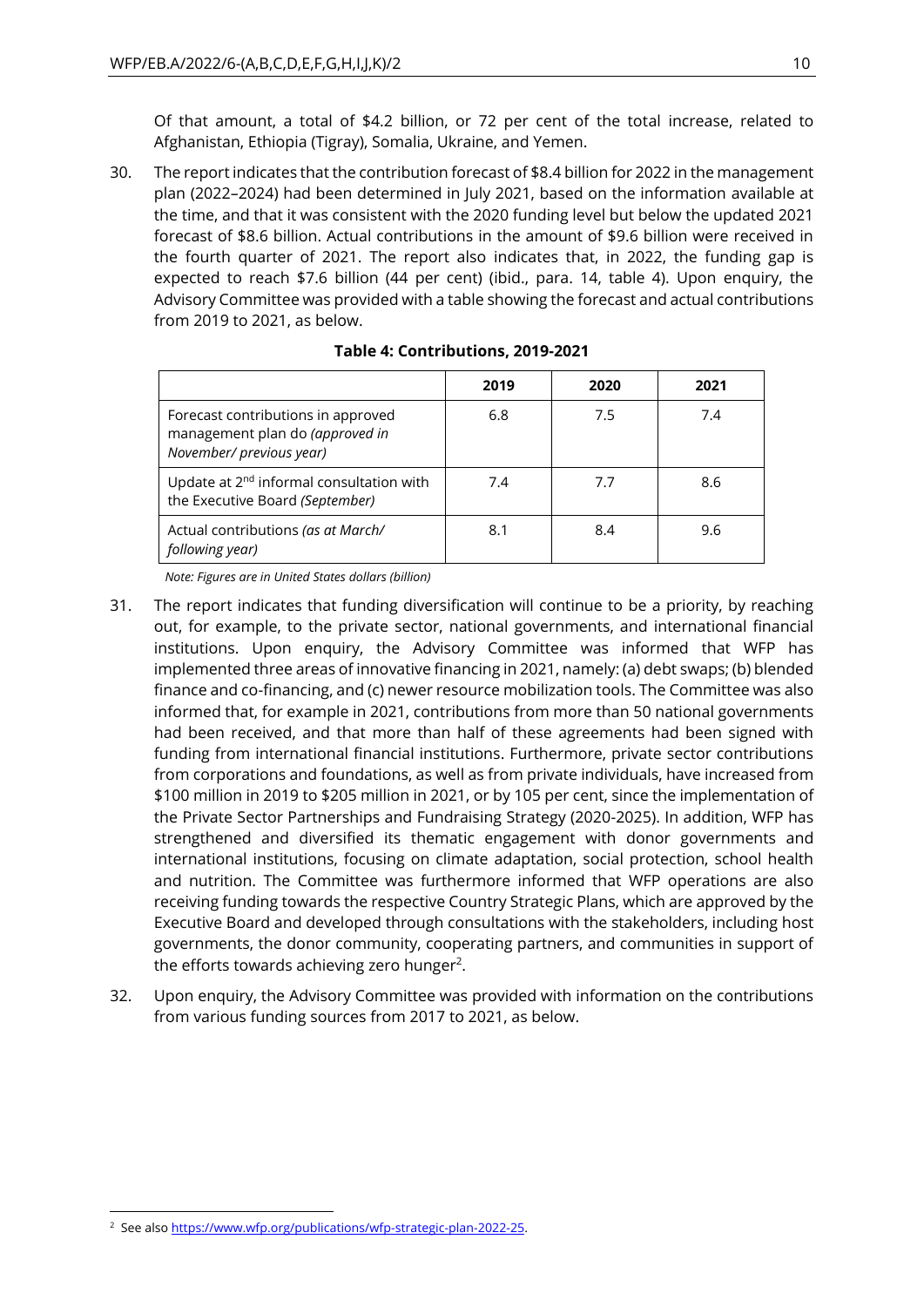| Year<br>2017                               |                       | 2018     |                      | 2019     |               | 2020     |                              | 2021  |                         |          |
|--------------------------------------------|-----------------------|----------|----------------------|----------|---------------|----------|------------------------------|-------|-------------------------|----------|
|                                            |                       |          |                      |          |               |          |                              |       |                         |          |
| <b>Category</b>                            | Value (US\$)          | Per cent | Value (US\$)         | Per cent | Value (US\$)  | Per cent | Value (US\$) Per cent        |       | Value (US\$)            | Per cent |
| Private<br>donors                          | 84 601 886            | 1%       | 83 512 45            | 1%       | 100 983 818   | 1%       | 160 664 795                  | 2%    | 493 695 029.16          | 5%       |
| Public<br>donors                           | 5739837285            | 95%      | 6 914 952 13         | 94%      | 7 642 893 028 |          | 95% 7808964133               | 93%   | 8 485 411 414.62        | 89%      |
| International<br>financial<br>institutions | 6 250 000             | 0.10%    | 43 700 67            | 1%       | 270 00        | 0.003%   | 3 3 5 3 5 4 8                | 0.04% | 273 267 274.00          | 3%       |
| United<br><b>Nations</b>                   | 228 741 579           | 4%       | 290 067 339          | 4%       | 307 086 61    | 4%       | 444 717 643                  | 5%    | 274 280 337.77          | 3%       |
| Developmen<br>t-oriented<br>budget line    |                       | 0%       |                      | 0%       |               | 0%       |                              | 0%    |                         | 0%       |
| Climate<br>adaptation<br>budget line,      |                       | 0%       |                      | 0%       |               | 0%       | 21 156 459                   | 0%    | 28 952 600.18           | 0%       |
| Total                                      | 6 059 430 750 100.00% |          | 7 332 232 60 100.00% |          | 8 051 233 451 |          | 100.00% 8 438 856 579100.00% |       | 9 555 606 655.71100.00% |          |

|  |  |  |  |  | Table 5: Funding sources and contributions, 2017-2021 |  |
|--|--|--|--|--|-------------------------------------------------------|--|
|--|--|--|--|--|-------------------------------------------------------|--|

- 33. The report indicates that WFP intends to introduce a new subcategory of flexible funding, or "softly earmarked" funding, aimed at more donor funding flexibility. Upon enquiry, the Advisory Committee was informed that to align with the earmarking definitions introduced in the 2016 Grand Bargain<sup>3</sup>, the new category will be incorporated into WFP's corporate reports and publications on flexible funding commencing with the year 2022. The Committee was also informed that "softly earmarked" funding includes contributions allowing flexibility above the country level while not being fully unearmarked, such as regional and thematic contributions.
- 34. **The Advisory Committee notes the introduction of a new subcategory of flexible funding and trusts that the WFP will continue to make every effort to engage in more flexible funding mobilization, in order to further increase the percentage of unearmarked contributions. The Committee looks forward to an update thereon in the next report on the Update on the WFP Management Plan.**

# *Proposal to expand the application of a reduced indirect support cost rate*

- 35. The report indicates that of the recent growth in agreements with national governments, from \$334.1 million in 2020 to \$495.8 million in 2021, a significant portion (45 per cent) is driven by the leveraging of government resources that originate from international financial institutions (IFIs). As such agreements are signed directly with national governments, a 4 per cent indirect support cost rate is applied.
- 36. According to the report, in certain exceptional circumstances, IFIs may be unable to transfer funds directly to a government, for example, where there is no internationally recognized government or where a government is in arrears or otherwise ineligible to receive funds directly. In some such cases their boards have authorized them to transfer the funds directly to third parties, such as the WFP, but the IFIs continue to consider the fund transferred as being made on behalf of the government (ibid., paras. 23–25). With the proposed decision by the Executive Board on the expansion of the application of the ISC rate, the World Food Programme seeks confirmation that, in such temporary and exceptional circumstances,

<sup>&</sup>lt;sup>3</sup> As indicated on [https://www.wfp.org/publications/wfp-and-grand-bargain,](https://www.wfp.org/publications/wfp-and-grand-bargain) WFP is a signatory to the Grand Bargain: Agenda for Humanity. See als[o https://interagencystandingcommittee.org/grand-bargain.](https://interagencystandingcommittee.org/grand-bargain)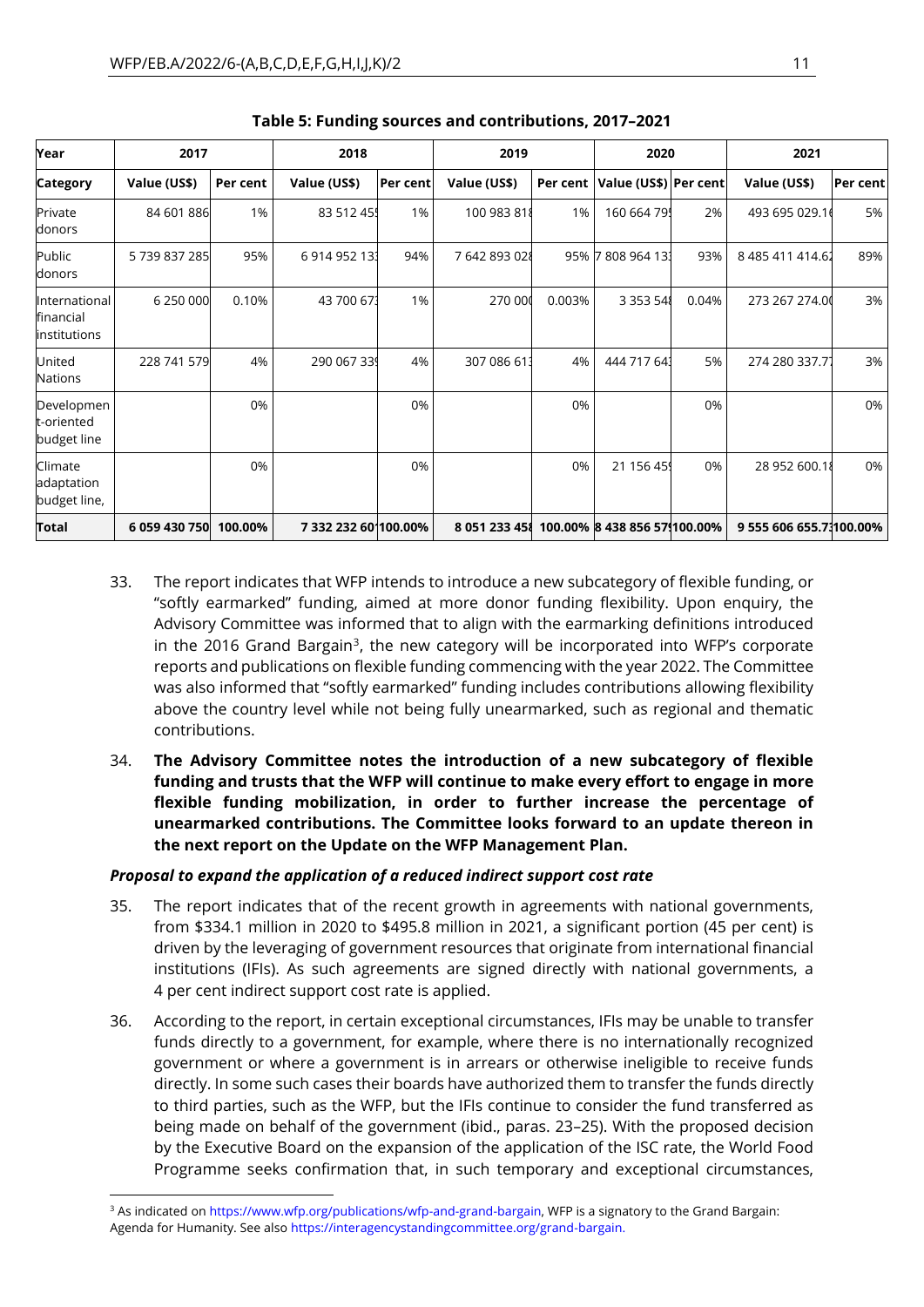funds transferred directly to WFP from a dedicated IFI country envelope fall within the scope of the Executive Board's provision relating to governments' contributions to programmes in their own countries. According to WFP, the need for clarity on exceptional circumstances came to light in 2021, when WFP received contributions directly from IFIs in operations in Afghanistan and Yemen that would have met the criteria for exceptional circumstances. The Advisory Committee notes that the application of the 4 per cent ISC rate in the aforementioned cases has been assessed as not consistent with the Board's exemptions by the External Auditor and that the shortfall resulting from the difference in the applied rates is \$6.1 million (WFP/EB.A/2022/6-A/1, paras, 42 – 45).

- 37. Upon enquiry as to what would be the role of the Executive Board in the determination of occasions where absence of an internationally recognized or eligible government in the location to which funding is allocated would justify the application of the reduced rate under General Rule XIII.4(e)(iii), the Advisory Committee was informed that confirmation by the IFI would preclude the need for a specific determination on a case-by-case basis by the Executive Board.
- 38. **The Advisory Committee notes the opinion of the External Auditor that the application of the reduced indirect support cost rate in the above-mentioned cases was inconsistent with the Executive Board's exemptions. The Committee is of the view that, should the Board be of the opinion that contributions from international financial institutions shall be granted reduced rates under specific circumstances, it should consider providing more precise parameters to the Executive Director as to which situations would justify the preferred treatment instead of anchoring exemptions on decisions taken by the international financial institutions, as proposed by WFP.**

# *New strategic plan and corporate results framework*

- 39. The proposed decision would allocate \$23.4 million of the programme support and administrative equalization account, of which \$8 million would be for financing the joint United Nations Covid-19 response and \$15.4 million would be for the corporate initiative aimed at aligning planning and reporting tools with the new strategic and corporate results framework for 2022 -2025. Further information is provided in paragraphs 40 to 43 of the report and indicates that the implementation would require changes in systems and platforms, as well as new guidance and approaches to accommodate the five new outcomes and related outputs, management results, revised outcome and output indicators and activity categories for closer alignment with the United Nations system. It is also indicated that, due to the shift from a five-year to a four-year strategic plan, WFP is seeking the implementation of the new strategic plan and corporate results framework through all of its country strategic plans by 1 January 2023, with the exception of the 17 Plans for which new versions will be presented for approval at the Executive Board's 2022 second regular session and the 13 Plans with new versions due for presentation at the Board's first regular and annual sessions in 2023.
- 40. The report also indicates that the related cost would amount to \$15.4 million in the form of a multi-year budget proposal and include changes to, and automation of, existing tools and systems required, as well as key business deliverables with the final phase of the roll-out to occur in 2023. Upon enquiry, the Advisory Committee was provided with a break-down of the total cost, that is composed of \$6,075.8 for staff costs and \$9,278.0 for non-staff costs.
- 41. **The Advisory Committee trusts that updates on the implementation of the new strategic plan and corporate results framework, including on the actual related expenditures, will be provided in future reports.**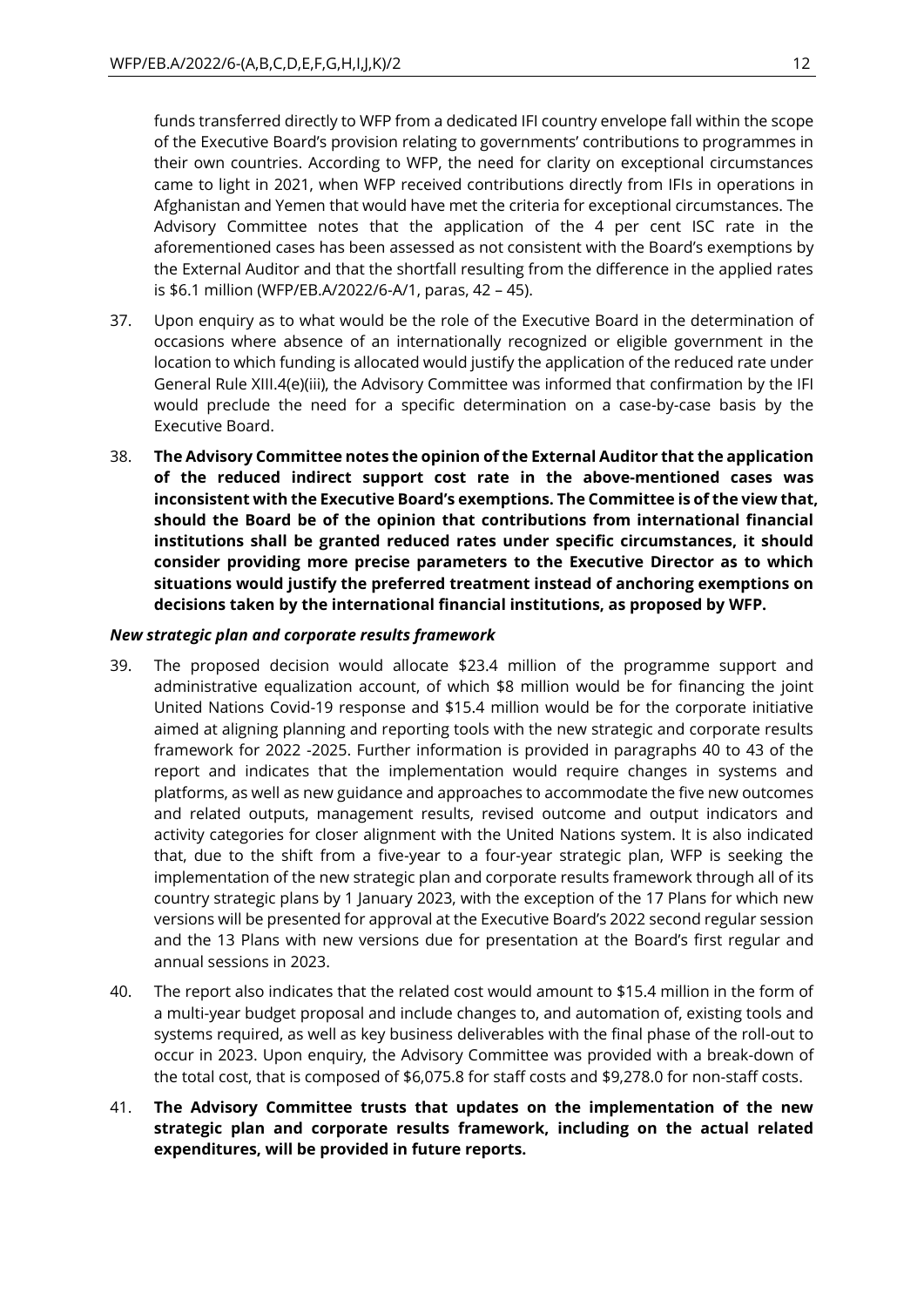# *General Fund: proposed partial use of the unearmarked portion for the Immediate Response Account, establishing a new Changing Lives Transformation Fund, and for Emerging Donor Matching Fund replenishment*

- 42. Information on the General Fund, including background information on the related proposal, is provided in paragraphs 44 to 66 of the report. The main income source for the unearmarked portion of the General Fund is interest income which is generated from the accrual of net investment income and exchange rate gains and is not designated to a specific programme category or project. That income is therefore considered the unearmarked portion of the General Fund, with no one-time drawdown having been initiated since 2014. As at 31 December 2021, the unearmarked portion of the General Fund amounted to \$313.3 million, and as at 31 December 2022, is projected to amount to \$336 million. Of the total of the unearmarked portion, WFP proposes to utilize \$185 million, or 55.05 per cent (of the projected amount for 2022), as follows:
	- a) \$100 million to replenish the Immediate Response Account: as at 31 March 2022, the balance of the Account amounted to \$65 million which is considered insufficient and would put country offices' ability to respond to emergencies at risk. **The Advisory Committee recalls its expectation that additional information on efforts to solicit new contributions to the Immediate Response Account be provided in future WFP reports (see WFP/EB.1/2022/5-A/2, para. 11)**.
	- b) \$55 million to establish a Changing Lives Transformation Fund: the establishment of the Fund is proposed in line with the WFP strategic plan for 2022–2025. The objective of the Fund is the achievement of government ambitions for national transformation, and of Sustainable Development Goals numbers 2 and 17. The Fund would be subject to regular progress reviews aimed at supporting country offices in their work. Upon enquiry, the Advisory Committee was informed that the allocation mechanism would be determined by country context readiness with need for long-term socio-economic programmes and by WFP country offices' ability to manage and implement transformative projects. The governance of the Fund would comprise: i) a Leadership Group/Executive Director; ii) a Budget Committee; and iii) Regional Directors, and a Portfolio Manager, providing key advisory roles.
	- c) \$30 million to replenish the Emerging Donor Matching Fund: the Fund is a corporate funding facility to assist eligible national governments in covering the associated costs of their contributions to WFP. It is proposed to increase the annual allocation ceiling to \$1.5 million (from \$1 million) per recipient country and to maintain the maximum total annual allocation at \$10 million. Established in 2003, the initial funding of \$47.5 million was depleted by 2016, replenished with \$30 million in 2018, and amounted to \$12.3 million, as at 31 December 2021.
- 43. **The Advisory Committee reiterates its expectation that additional information regarding the balance of the Programme Support and Administrative Equalization Account, the status of indirect support cost revenue, as well as the minimum and maximum levels of the Account, be provided in future WFP reports (see WFP/EB.1/2022/5-A/2, para. 7).**

#### *Bottom-up strategic budgeting exercise*

44. Information on the bottom-up strategic budgeting exercise (BUSBE) is provided in paragraphs 67 to 77 of the report. In November 2021, WFP provided a final report on the BUSBE covering activities up to the point of dissolution of the project team and describing the status of the four BUSBE workstreams (budget governance, cost recovery, country office budget analysis, and technical budgeting), with several actions still to be completed and progress updates to be provided throughout 2022. Upon enquiry, the Advisory Committee was informed that, pertaining to the cost recovery workstream, only a small portion of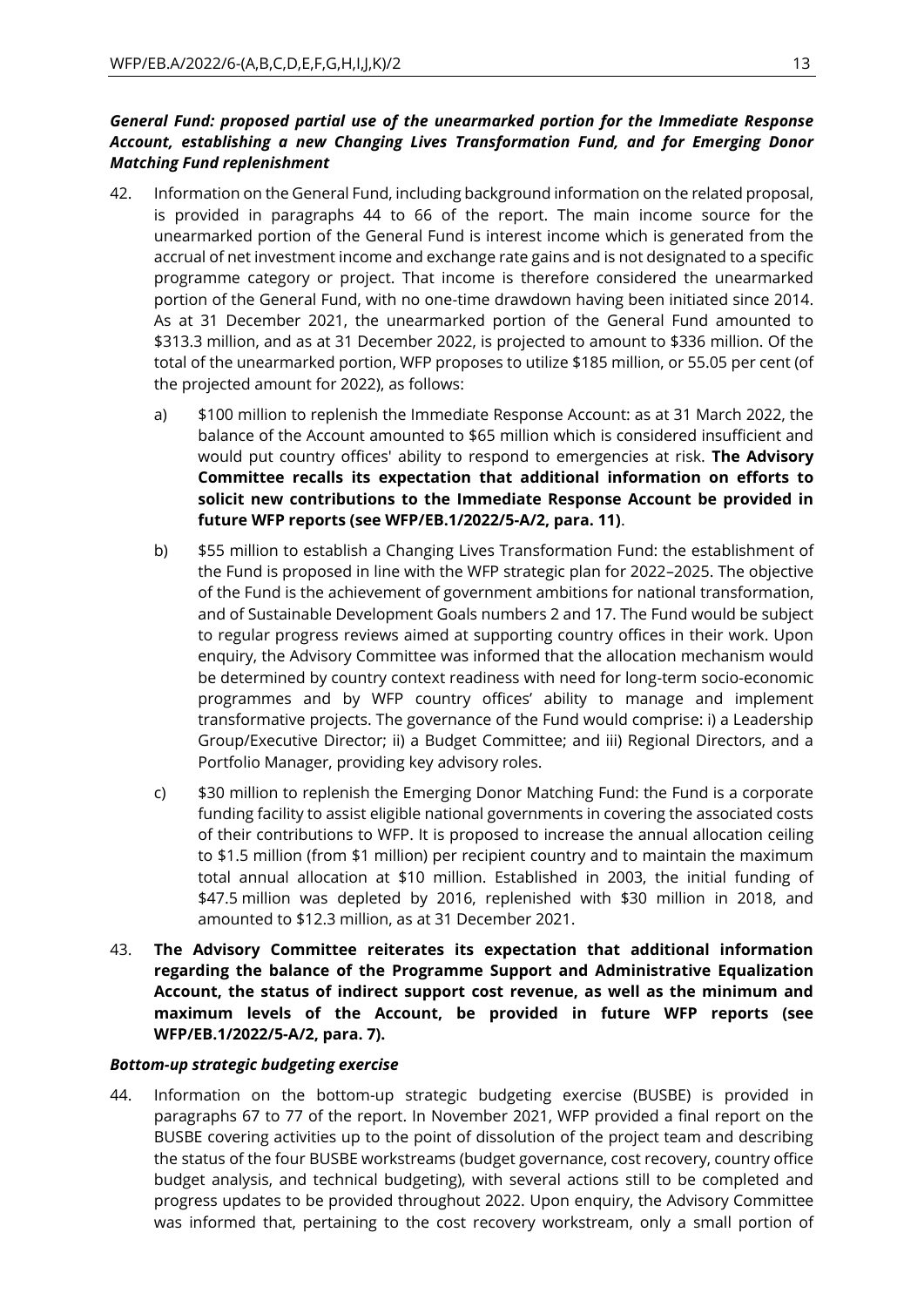business services provided by global headquarters functions is directly attributed to the CSPs and other projects that they support, i.e., primarily information technology services, logistics execution support system technical support, food quality and safety and few others. Additional activities have been proposed for attribution to the CSPs starting from 2022, namely, global headquarters costs of procurement, shipping, and beneficiary management, as well as transactional financial services, human resources services, transactional budgetary services, and administrative services. The Committee was also informed that corporate activities, covering governance, strategy and direction setting, executive management, policy, guidance and quality assurance, oversight and justice system could not be attributed to specific CSPs and would be under the indirect costs category, funded by the ISC revenue at the rates established by the Executive Board.

- 45. The report indicates that the country office budget analysis workstream is considered complete, and that while country office presence continues to be assessed, no decision had been taken regarding the closure of country offices in 2022. Upon enquiry, the Advisory Committee was informed that WFP continuously assesses the most appropriate way to be present in a country and that the new budget methodology, which came into effect on 1 January 2022, provides funding for a basic country office structure, while retaining flexibility for providing an appropriate budget for country offices which have an alternate model of WFP presence.
- 46. **The Advisory Committee trusts that updated information on the implementation of the BUSBE workstreams will be included in the next report, including regarding the allocation of corporate direct costs of global headquarters functions to the CSPs and other projects, and on the impact of the budget analysis workstream on the assessment of existing models to determine the most appropriate way for WFP to be present at country level.**

# **III. Documents submitted to the Executive Board for consideration**

47. As indicated in the annex to the present report, nine reports are presented to the Advisory Committee for consideration by the Executive Board. The Committee addresses specific reports and selected matters in the paragraphs below.

# **Backlog on investigations**

- 48. The report of the Inspector General (WFP/EB.A/2022/6-F/1) indicates that the budget of the Office of the Inspector General (OIG) has increased from \$13.3 million in 2020 to \$14.6 million in 2021, primarily to support the continuing increase in allegations received. As indicated in the annual report of the Independent Oversight Advisory Committee (IOAC), the case volume increased from 984 in 2019 to 1,323 in 2021. The OIG has been experiencing an increasing backlog and the average number of months it takes to complete a case increased from 9.6 months in 2020 to 10 months in 2021. Cases that take the longest time to complete are those related to harassment, abuse of authority, discrimination, and sexual exploitation and abuse (WFP/EB.A/2022/6-E/1, paras. 51–53).
- 49. Upon enquiry, the Advisory Committee was informed that the 2022 investigation resource increase was based on the 2020 number of new cases, but that the number of new cases in 2021 was 26 per cent higher, with the level observed for the first quarter 2022 showing a further increase. The Committee was also informed that taking into consideration the anticipated impact in 2023 of the capacity added throughout 2022, the investigation resources are considered insufficient.
- 50. The IOAC expressed concern regarding the increasing backlog of investigations and indicated that the workload of the Office of Inspections and Investigations/ Office of the Inspector General could be reduced in order to address the aforementioned backlog of cases. IOAC suggested that the intake could be streamlined whereby management would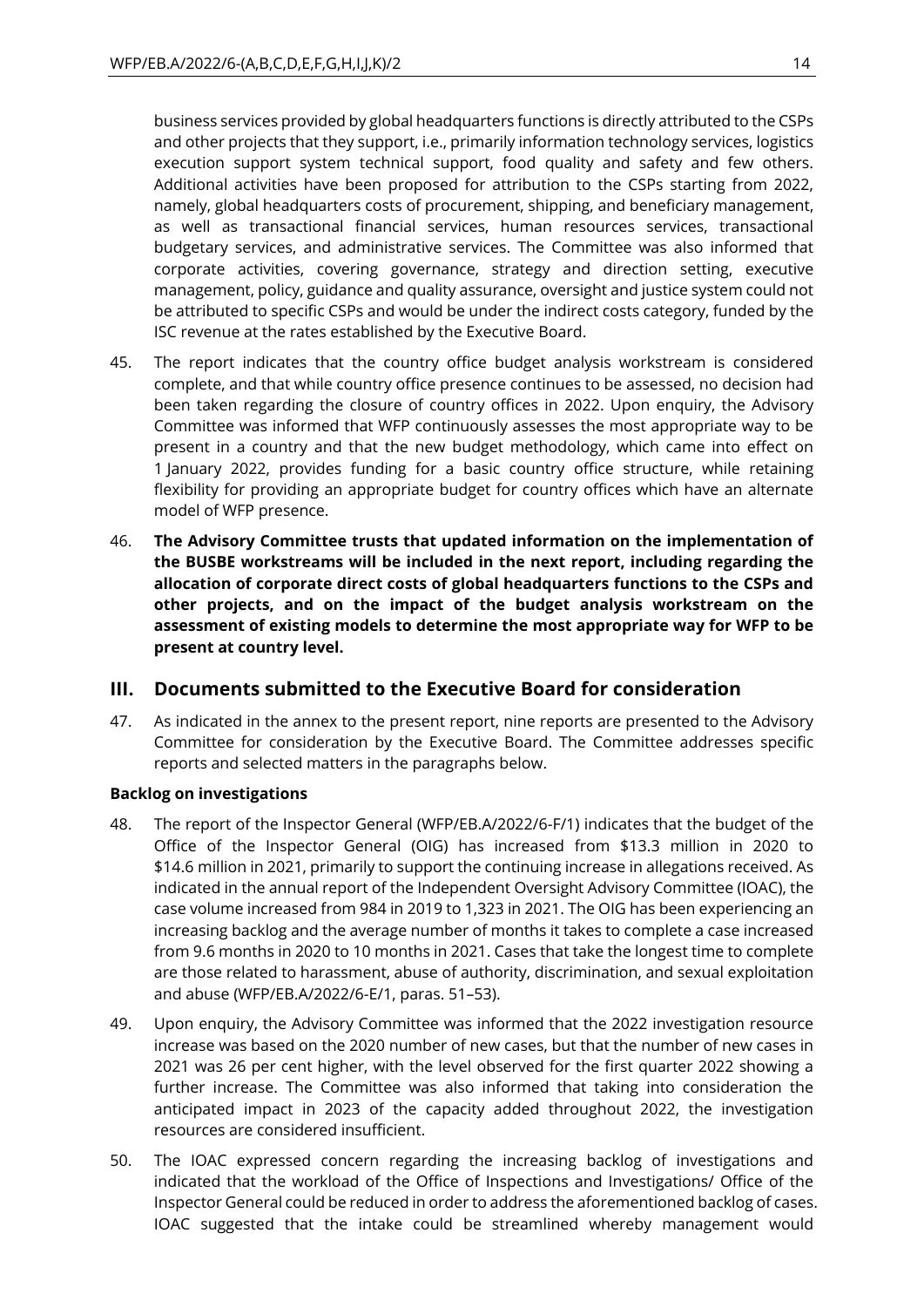determine an acceptable tolerance risk level for allegations of low risk and low financial value. Such allegations would then be submitted to management for action and would not undergo a full investigation. Upon enquiry, the Advisory Committee was informed by the Office of the Inspector General that, while appreciative of the objective of lowering its workload, the OIG notes that the implementation of the recommendation would require a decision of the Executive Board on a change to the mandate of the OIG, as it would go counter to its independence, as currently defined by the Board. The Committee was also informed that this approach would diminish accountability, contribute to a perception of increased impunity, possibly lead to a potential "shadow investigation service", and not be conducive to transparency. The Committee was furthermore informed that the investigation function also oversees the investigative activities of cooperating partners in instances when allegations relate to employees.

51. **The Advisory Committee shares the concern with the increased backlog of investigations. However, it concurs with the Office of Inspector General that all investigations should continue to be overseen by OIGI**. **The Committee trusts that updates on the efforts of OIGI to address the backlog in the number of allegations will be provided in the next reports. The Committee looks forward to an update thereon in the next report.** 

#### **Statement on Internal Control**

52. The Independent Oversight Advisory Committee welcomed the changes to the process of preparing the annual Statement on Internal Control. Upon enquiry, the Advisory Committee was informed that the related self-assessment process was introduced in 2011 and redesigned in 2019 for an approach aimed at including management's perspectives on what is working, what is not, and how challenges are being managed. The resulting "Management review of significant risk and control issues" is presented to the Executive Board at its annual session and supplements the statement on internal control by giving stakeholders additional detail on significant risk and control issues covering context, management perspectives, relevant oversight findings and mitigating actions. **The Advisory Committee notes the progress achieved by World Food Programme in presenting the management review of significant risk and control issues complementary document to the Statement on Internal Control.**

#### **Staffing matters**

53. Regarding WFP's new People Policy aimed at a diverse and inclusive workplace, it is indicated that WFP finalized a diversity and inclusion framework in 2021. Also, a new WFP gender policy was approved at the first regular session of the Executive Board in 2022, including a commitment to developing and implementing a gender staffing, recruitment and reporting architecture in alignment with the ongoing workforce planning exercises. Upon enquiry, the Advisory Committee was informed that the WFP People Policy reaffirms WFP's commitment to creating an environment of belonging, respect and fairness that is free of any forms of discrimination due to race, ethnicity, gender, sexual orientation, beliefs, disability, age, cultural background or any other dimension of diversity. The Committee was informed that the diversity and inclusion framework aims to bring clarity and focus to what inclusion and diversity means for WFP, focusing on inclusive and respectful workplaces and diverse workforce and gender equity, embedding diversity into talent management practices, setting targets and monitoring progress of level of diversity and progressing WFP towards gender parity especially at the more senior levels.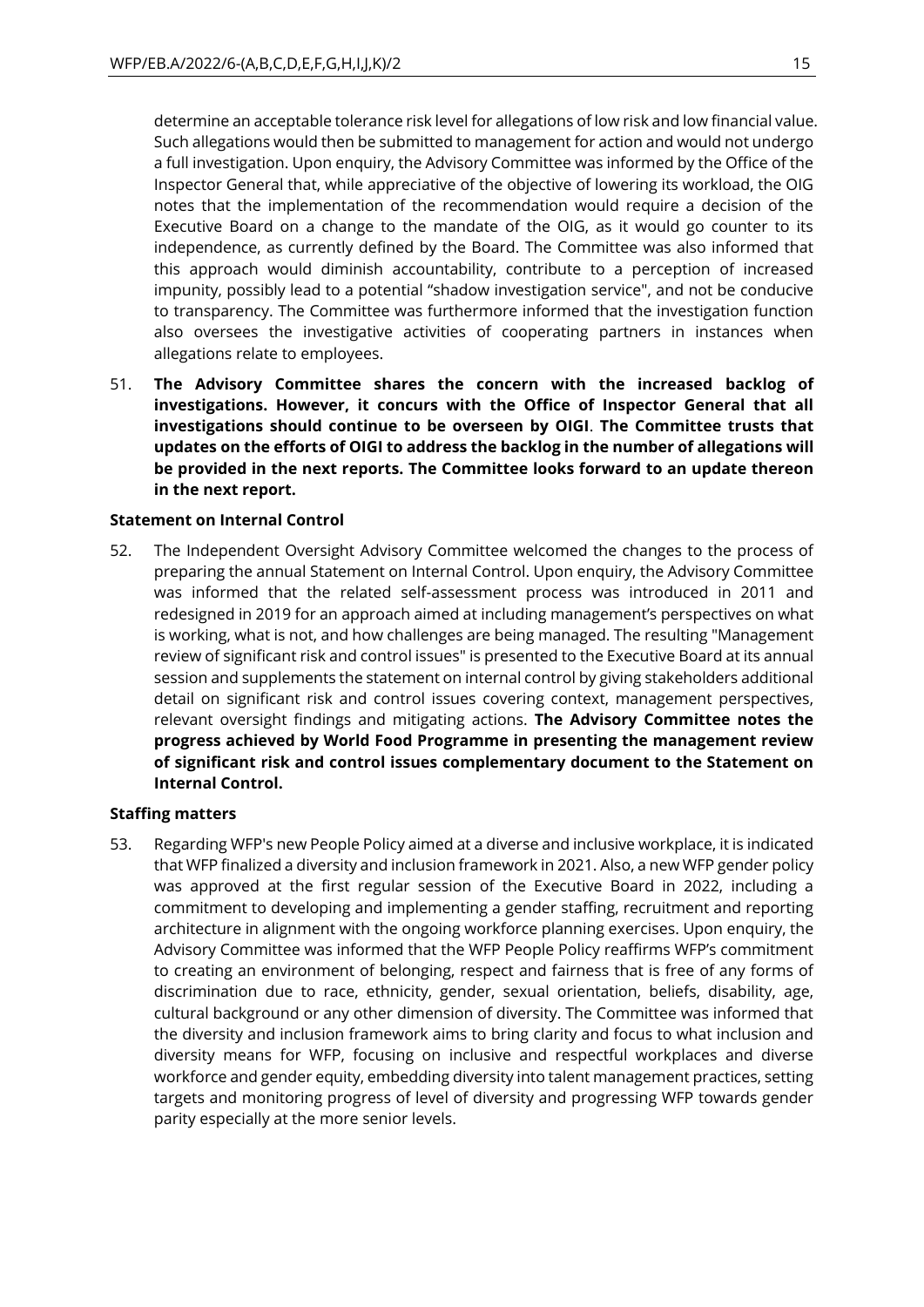54. Regarding the Staffing Framework, it is indicated that a major element of was the short-term service contracts (SC) conversion exercise launched in June 2021 and completed as at 31 March 2022, which was a one-time exercise granting full-time contracts to 2,100 eligible long-term SC holders. Upon enquiry, the Advisory Committee was informed that the conversion exercise shifted WFP's short-term/long-term staff ratio from 60 per cent shortterm staff in 2021 to 50 per cent as at 31 March 2022, with a corporate-wide key performance indicator of 46 per cent short-term staff envisaged for 2025. The Committee was also informed that the cost of the conversion exercise amounted to approximately \$30 million in 2021/2022 (a recurring annual cost). In addition, the main contribution of the BUSBE to this process (see paras. 44 - 46 above) is bringing visibility on all headquarters and regional bureau employees, and their contract types, during the annual budget process. **The Advisory Committee notes WFP's efforts to review the contractual status of eligible long-term service contract holders and looks forward to updates on short-term/ longterm staff ratios in future reports.** 

#### **Management of implementing partners**

55. It is indicated that the United Nations Partner Portal (UNPP) continues its rollout, with participation mandatory across WFP operations, and guidelines being made available and specific training provided to all target country offices. Upon enquiry, the Advisory Committee was informed that, as an initial partner in the creation of UNPP, WFP continues to engage with other partner agencies in implementing enhancements and developments, and has a role on all governance boards, while currently co-chairing the UNPP Change Advisory Board. In addition, WFP is working with partner agencies on the development of the UNPP Risk and Capacity Assessment module to allow the sharing of audits, spot-checks and other partner assessments among all participating agencies. The Committee was furthermore informed that the UNPP Risk and Capacity Assessment module functions as an interagency harmonization mechanism which includes the uploading of Harmonized Approach to Cash Transfers (HACT) assessment reports.